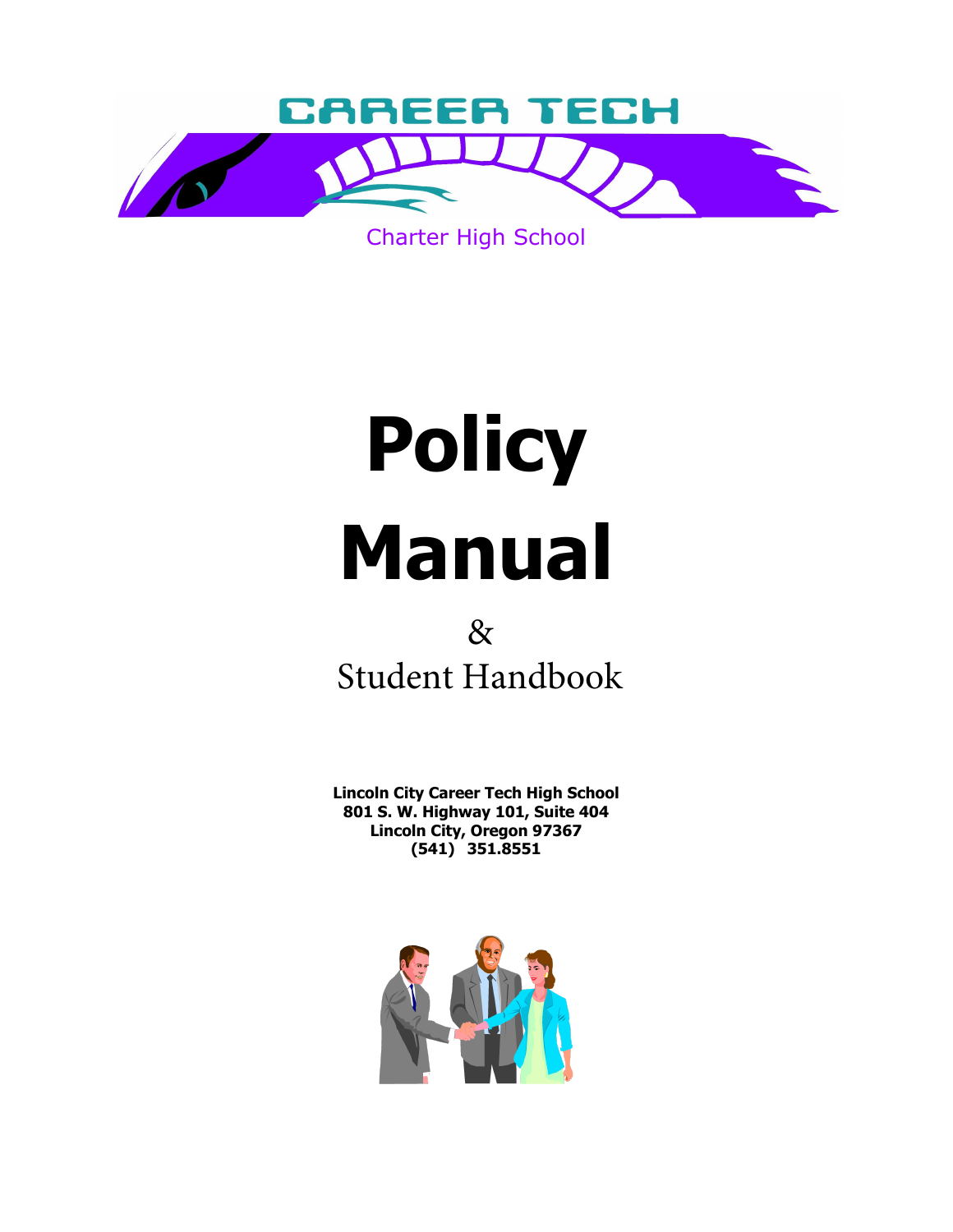# **WELCOME TO CAREER TECH!**

Career Tech is a unique partnership between Lincoln County School District and Community Services Consortium, designed to give student "employees" guided practice in basic career survival skills by providing a simulated workplace environment with business-level expectations regarding attitude and behavior.

Although this program is open to any student who demonstrates a willingness to participate in the workplace simulation, it's not for everyone! Prospective student "employees" should visit the program to see how the "company" operates before they start the application process.

Through the Career Tech program, student "employees" learn to be motivated, self-directed and prepared to follow basic employer expectations. Students are encouraged to view their schoolwork as a job for which they are paid in credits toward graduation. Work contracts with specific goals for attendance, behavior and productivity are negotiated with staff at yearly intake interviews and revised at quarterly performance reviews. Just like on the job, students are rated on a variety of real world skills, from general appearance, aptitude, and commitment to productivity, attendance and behavior.

Student "employees" are "hired" for this program and may be "fired" for not meeting program expectations. Terminated students who demonstrate they are ready to try the program again may be reinstated on academic probation. To remain in the program, students must demonstrate willingness to get serious about the world of work.

If you can follow a few simple rules and if you are willing to get the job done correctly and on time, Career Tech may be your ticket to a successful future!



# **Enrolling at Career Tech**

The first step in becoming a student at Career Tech is to visit the program to see how it works. Then, there is the application packet to fill out. When the application packet is completed and received at Career Tech, the applicant will schedule a day to take the Test of Adult Basic Education (TABE). When this is completed, an intake interview appointment will be scheduled. If the applicant is under 18 years of age, a parent or guardian must also be present at the interview.

Intake interviews are much like a job interview. Staff members meet with the applicant (and parent/guardian) to discuss the applicant's history in school, work and other areas. The applicant's willingness to cooperate will be a major factor in considering his or her application.

Following the interview, the staff will discuss whether or not attending Career Tech is an appropriate placement for the student. The student will then be notified regarding his or her status.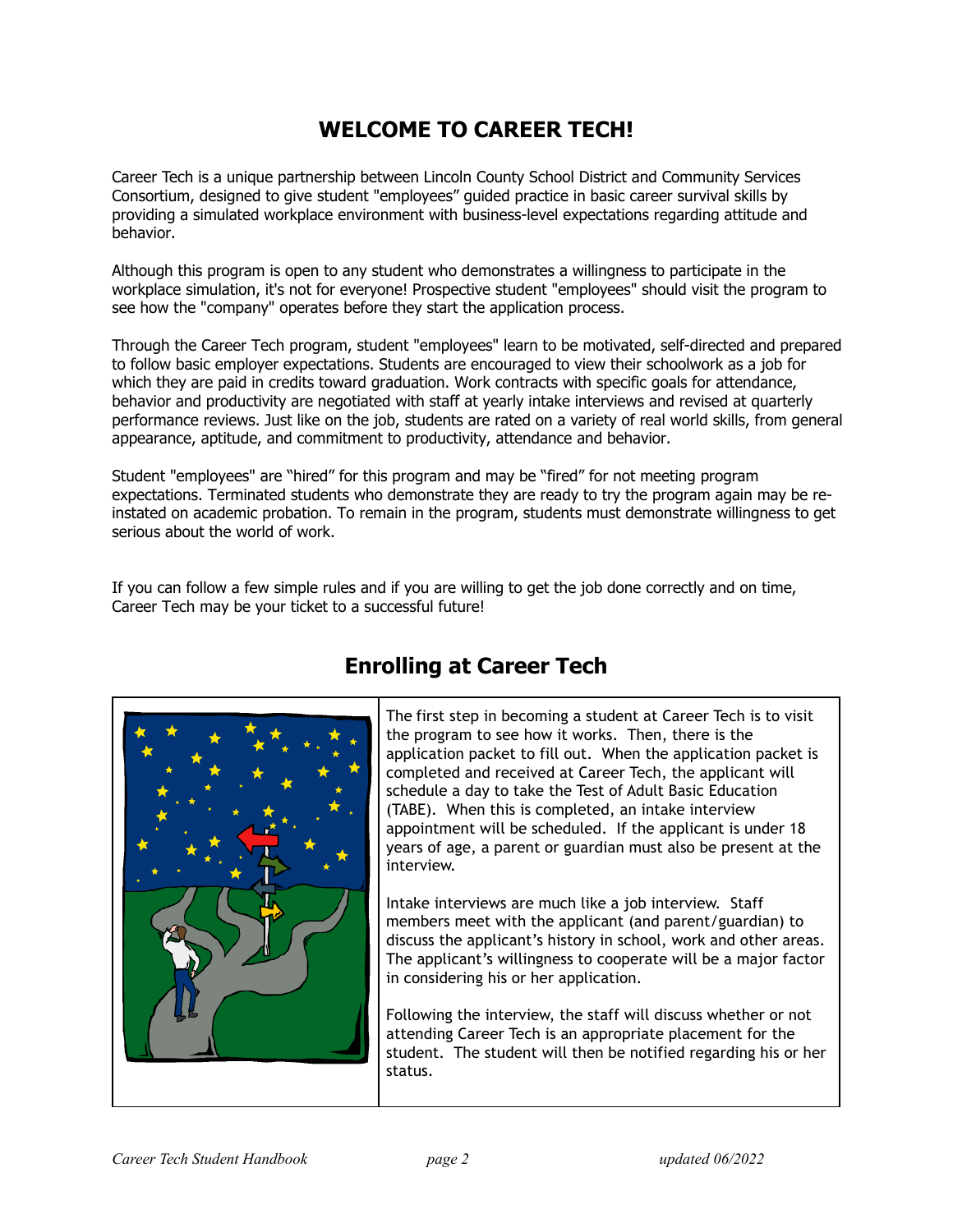Students who are accepted enter Career Tech as "probationary employees". Their first class will be Orientation followed by a series of introductory classes that will ensure that students have the basic academic and technical skills necessary for working in the program. Probation lasts one quarter.

Career Tech serves a limited number of students every year. Students must defend their place in the program by attending regularly, following the rules and being productive.

# **Policies and Procedures**



 At Career Tech, you must be familiar with all the rules and regulations included in this handbook. And, Every company has policies and procedures, which must be followed if you expect to remain employed. you must follow them if you want to remain "employed" at Career Tech!

 being here regularly and on time, or calling in if you won't be here (and bringing in a note). Behavior There are three main policies to be aware of: Attendance, Behavior and Productivity. Attendance involves refers to your ability to follow the rules. Productivity means getting the job done regularly, correctly and on time.

# **Attendance Policy**

#### Excused Absence and Tardy Policy

#### **Excused Absences**

Students must maintain 92% attendance at Career Tech. This means that each year a student will be able to take no more than 16 excused absences in one school year. This breaks down to 4 excused absences in each of the 4 quarters. If a student exceeds 4 excused absences in one quarter, a Level 1 meeting will be scheduled to address the problem, and to reach a solution. Consequent excused absences within that quarter will be dealt with via a Level 2 meeting. If the problem is not solved during the quarter, a Level 3 meeting will convene to find a more appropriate educational placement for the student.

#### **Lateness/Tardiness**

 Students will be accountable to the same procedure in relation to lateness. Each student will be allowed no more than 16 tardies in one school year. This breaks down to 4 tardies in each of the 4 address the problem and to reach a solution. Consequent tardies within that quarter will be dealt with via a Level 2 meeting. If the problem is not solved, a Level 3 meeting will convene to find a quarters. If a student exceeds 4 tardies in one quarter, a Level 1 meeting will be scheduled to more appropriate educational placement for the student.

#### **Unexcused Absences**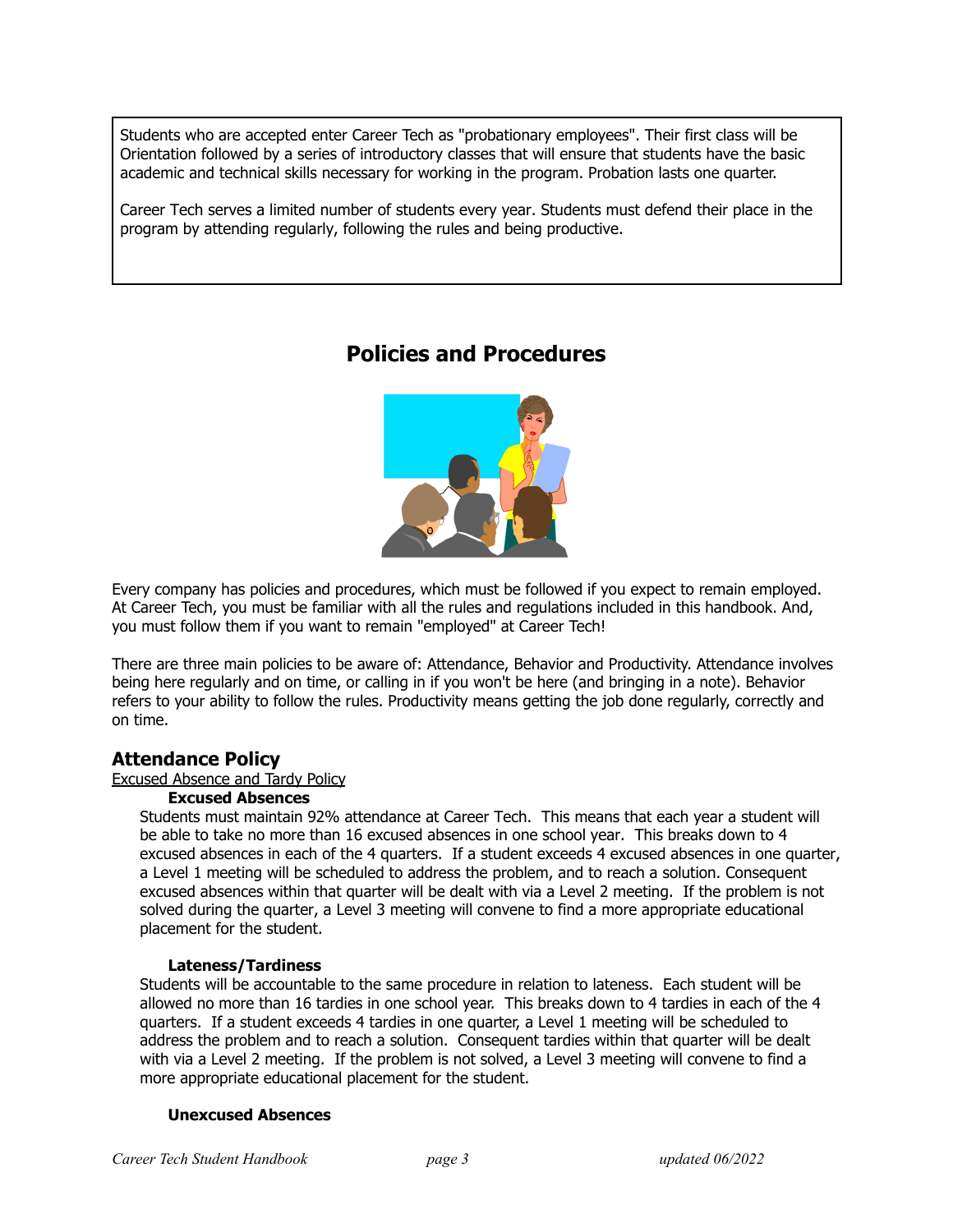Unexcused absences are not tolerated. Unexcused absences will result in a Level 1, Level 2, and finally a Level 3 meeting to find a more appropriate educational placement.

#### **Leaves of Absence, or Pre-Arranged Absences**

Upon request, leaves of absences due to personal reasons may be granted. Students need to request a conference with teaching staff to arrange leave of absence, and to develop a contract to make up the missed hours and assignments.

## **Behavior Policy**

1. Students at Career Tech must participate in the workplace simulation. Students must view the school staff as they would view their employers and behave as if they were in a work environment.

- a. Socializing is disruptive and must be limited to work in progress.
- b. Appearance must be appropriate for a work setting.
- c. Attitude must include:
	- Ability to accept and follow direction from staff.
	- Willingness to accept individual and work group assignments.
	- Willingness to get on task as soon as possible.
	- Willingness to stay on task for the entire work period.
	- Willingness to get the job done correctly and on time.
	- Respect for others, for the equipment, and for the school building.

2. Student must be willing to follow all the rules, guidelines, and general information explained in this handbook. (See Rules section.) There are a lot of rules to remember. That's why we give out this handbook. All students, therefore, are required to read and be familiar with this handbook. Yes, there will be a policy quiz before an applicant will be accepted!

3. Students who do not follow these rules and guidelines will be in violation of the Behavior Policy.

#### **Productivity Policy**

Productivity is measured in credits. Students must earn 1½ credits per quarter or 3 credits per semester. Students that fail to meet the productivity policy will be subject to the Policy Violation Procedure.

 At Career Tech, you have been "hired" to do school work. When you complete a class, you are "paid" with credits toward graduation. Just like any job, if you don't complete your work, you won't get paid!

 At Career Tech, you are expected to complete 1½ credits each quarter. In order to meet these requirements, you will need to turn assignments in regularly.

#### **Work Assignments**

 Most work assignments at Career Tech are project-based. This means, you will be doing research on topics and creating ways to show what you've learned. You might be working alone or as a member of a team.

 When you are working on projects, you will work out a project plan, which will be filed with your teacher/manager. Your plan will include deadlines, which you (or your team) will set. It is up to you to get your work done by the deadline, or re-set the deadline if you find that you need more time.

 Team projects are an important part of the Career Tech program. As a team member, you will be rated both by your teacher/manager and by the other members of your team.

**Assessment** Bloom's Taxonomy: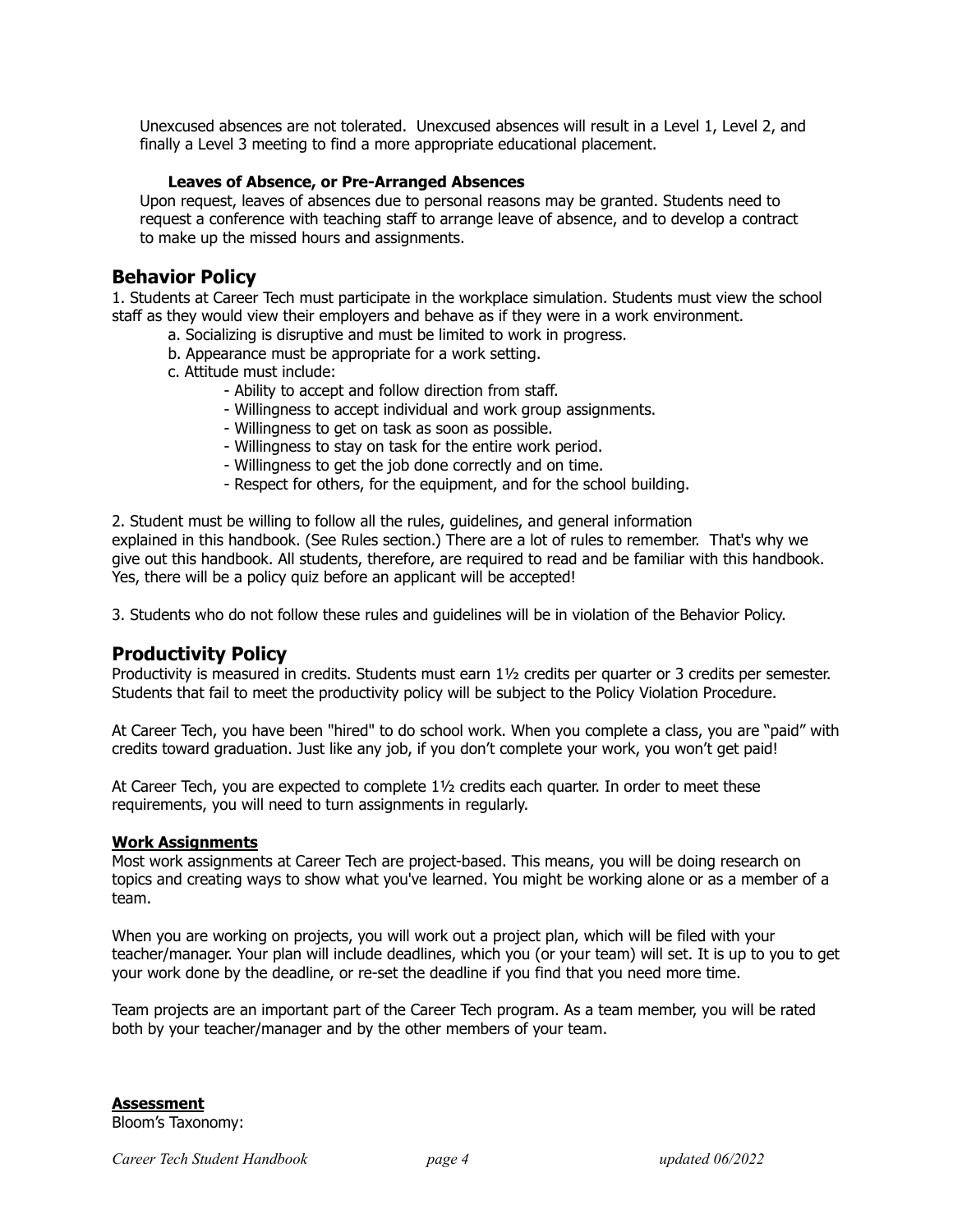Career Tech uses the higher-order thinking model put forward by Benjamin Bloom to assess student work.

> Evaluation **Synthesis** Analysis **Application** Understanding Knowledge

 You are also expected to learn the information in the subject that you are working on and to produce a product that shows what you know. You will be assessed on the quality of your work as well as on how much you know about the topic after finishing the project.

Tests may involve rating your knowledge and understanding of the data using multiple-choice, essay, and true/false questions, as well as, demonstrations.

Quality checks involve rating the product that shows what you know based upon your demonstration of application, analysis, synthesis, and evaluation.

You are expected to complete work by the set deadline.



# **Policy Violation Procedure**

 In a traditional school program, students who break the rules may get a referral, be assigned detention, be suspended or expelled, depending on the offense. Because Career Tech is more like a job than a school, discipline is handled differently.

 or weapons automatically begin at Level 3. Career Tech has a 3 level procedure for working with student "employees" who do not follow major policies regarding attendance, behavior, and productivity. Criminal acts including violence, drugs/alcohol,

This process is viewed as a safety net to help students remain in the program. At each stage, effort is made to connect students with the resources they need to meet program requirements.

# **Level 1**

- Staff meets with student.
- Parent/quardian may be notified.
- Policy is reviewed.
- Specific violation is discussed.
- Barriers (reason policy was not followed) are identified.
- Plan is developed to meet policy.
- Date set to check if policy is being met.
- Employee Assistance Program referral may be made.

## **Level 2**

Staff meets with student and parent or guardian.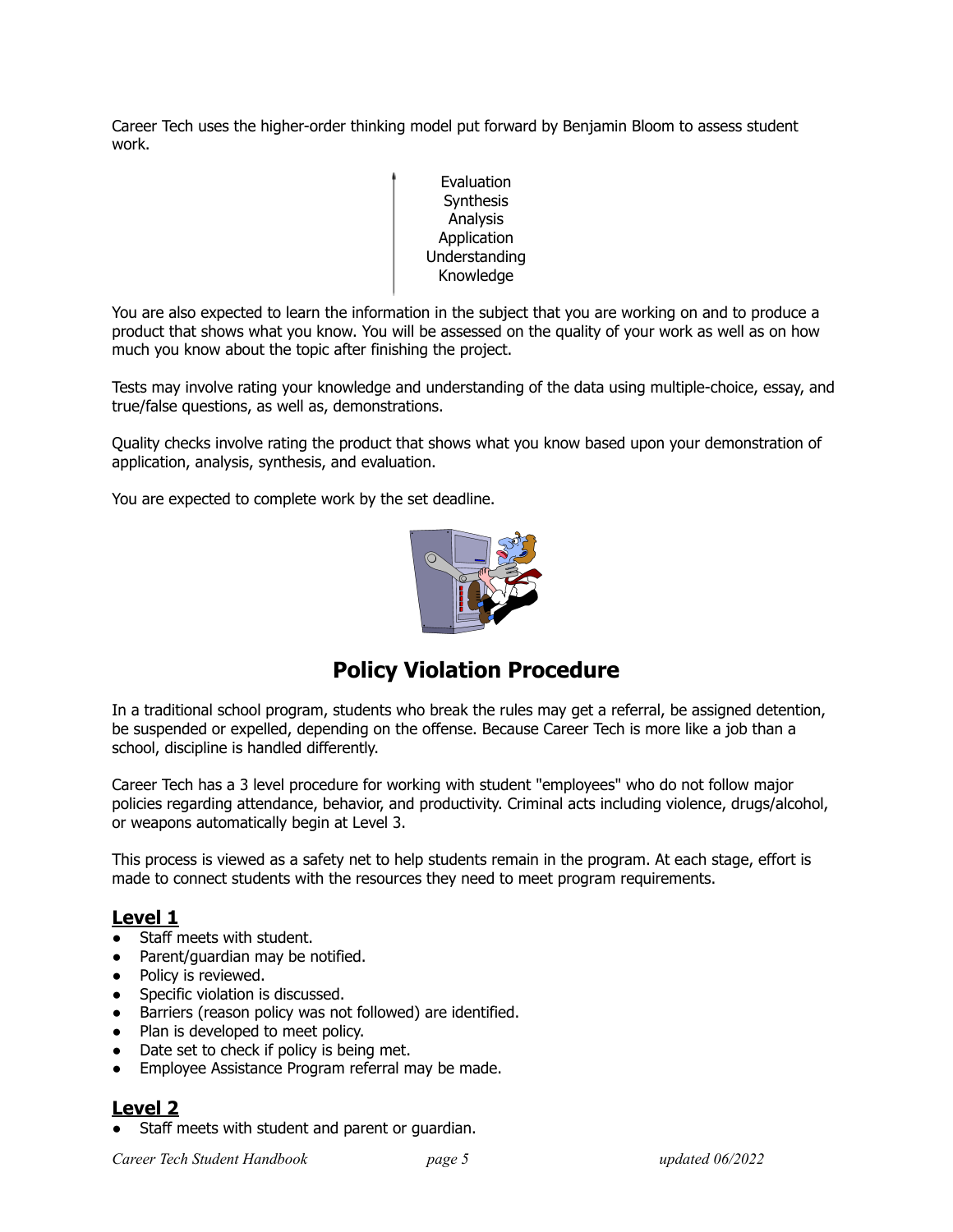- Policy is reviewed.
- Specific violation is discussed.
- Plan for meeting policy is reviewed and modified.
- Date is set to check if policy is being met.
- Reminder: next violation results in removal from program.
- Employee Assistance Program referral will be made.

# **Level 3**

- Staff meets with student, parent, and EAP counselor.
- Representative from other pertinent agencies may be invited.
- Policy is reviewed.
- Specific violation is examined.
- Discussion of other possible alternative placements begins.
- District procedures for suspension or expulsion begin, if necessary.
- Set the conditions to be met before student "employee" may reapply.

## **Immediate Dismissal:**

Students may be "fired" immediately if certain situations occur:

Weapons, drugs and/or alcohol brought to school, and intimidation of any kind.



# **Rules Section**

## **City Building Rules**

**The following rules apply to the entire Lincoln Square building, which includes the parking garage, both the lower and upper parking lots, Driftwood Library, City Hall, and Price 'n' Pride.**

- 1. **Enter from and exit to the parking lot atop Price 'n' Pride**. Use of the freight elevator is limited to disabled persons and/or those with expressed written permission.
- 2. **Be Quiet. VERY IMPORTANT!** This means inside and outside the building. No swearing, spitting, or shouting on City Hall premises. You are setting the example for the school.
- 3. **No Smoking.** No smoking anything. Anywhere. Anytime. Any age. No smoking.

4. **Do Not Loiter.** In other words, no hanging out around the building or blocking stairwells. If you have to wait for a ride or for school to open, please do not sleep or stand on the picnic table on the rooftop parking. Arrange your transportation so that the waiting time is brief.

 not in any of the parking below the City Hall or in the Price N Pride parking lot. 5. **Absolutely NO SKATEBOARDING on city property:** Not across the parking above Price N Pride,

6. **Drive Safely and Responsibly. DO NOT EXCEED the 5 mph limit!** Park above Price N Pride, follow the arrows, and go slowly.

7. **Respect the building.** This includes the surrounding grounds, the people, the elevators, the furniture, etc.

# **Classroom Rules**

**Career Tech is** a place to work. We expect you to behave responsibly and professionally.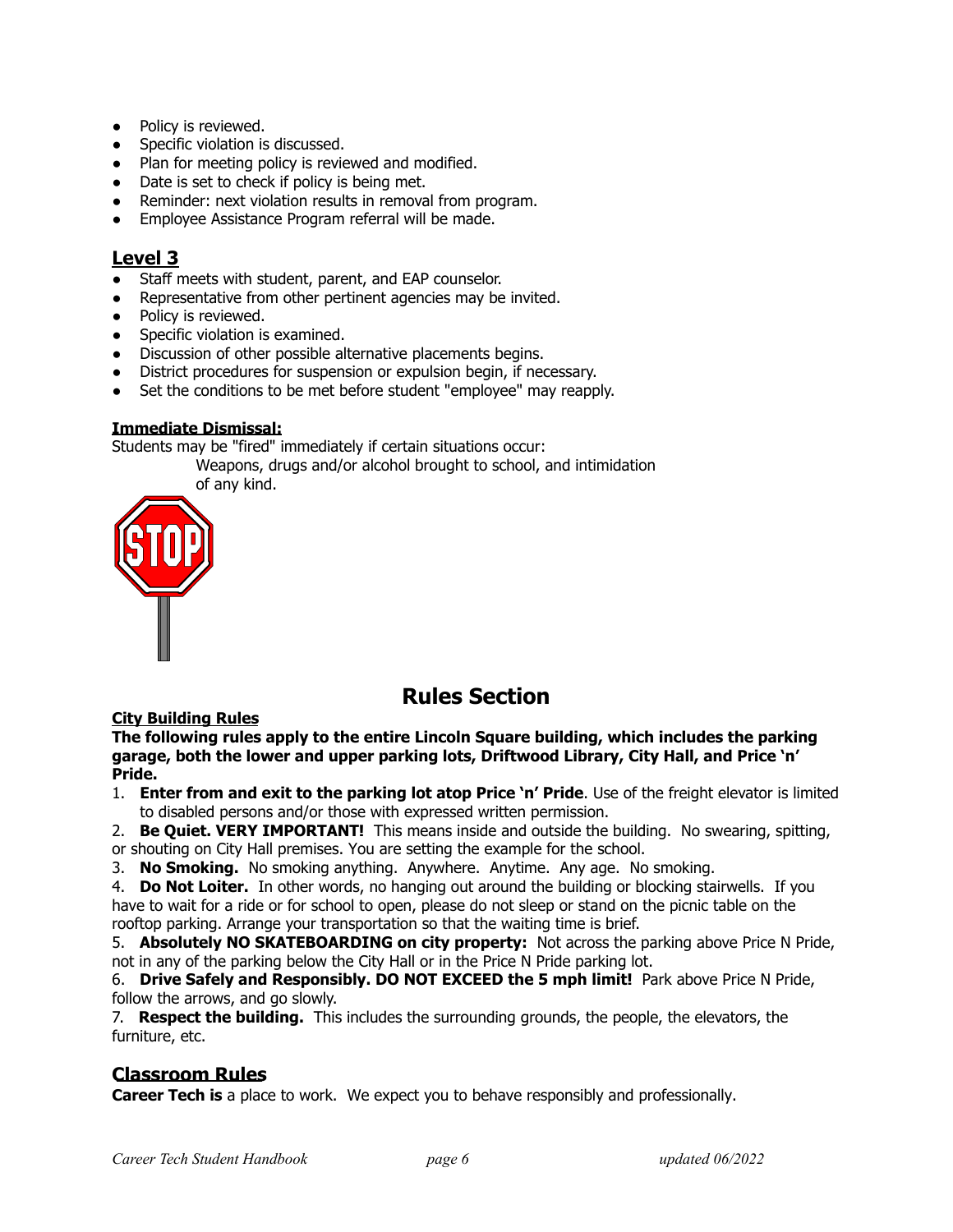- 1. **Attend Regularly.** You must meet your required hours every week to remain enrolled at Career Tech.
- 2. **Be Productive.** You only get credit at Career Tech if you hand in work.
- 3. **No work = no credit.**
- 4. **Follow the rules.** All the rules in this handbook as well as those teachers have for their specific classes.
- 5. **Minimize disruptions and noise.** Respect those around you and quietly stay on task.
- 6. **Sign out or have a staff member sign you out whenever you leave the room.** There's a sign out sheet for this purpose.
- 7. **Phone use for Emergency only.** Personal calls may be made at staff discretion. No cell phone usage during your session unless you've been given specific permission by a staff member. If a parent needs to contact a student, they may call the school phone: 541-351-8551.
- 8. **Ask questions.** If you do not understand something, it is your responsibility to find the answer. Just Ask!

#### **Books**

1. Talk to your teacher(s) about the process for checking out a book from school prior to taking a book home.

# **Additional Rules and Guidelines**

#### **1. Career Tech hours of operation:**

• The school opens at 7:45 a.m. and classes begin at 8:00. See your specific schedule for lunch and departure times as these may change.

#### **2. Mailboxes (Cubbies):**

- For staff to return assignments to students for correction
- For students to store notebooks, pens, and pencils
- **3. Staff areas** are **off-limits** to student unless permission or invitation is given.

#### **4. Course Cover Sheets:**

- Follow the directions on the cover sheet
- Staff has an official copy in your file
- Student should use cover sheet to monitor progress

#### **5. Tests:**

- Do not take tests home!
- Request a test from staff.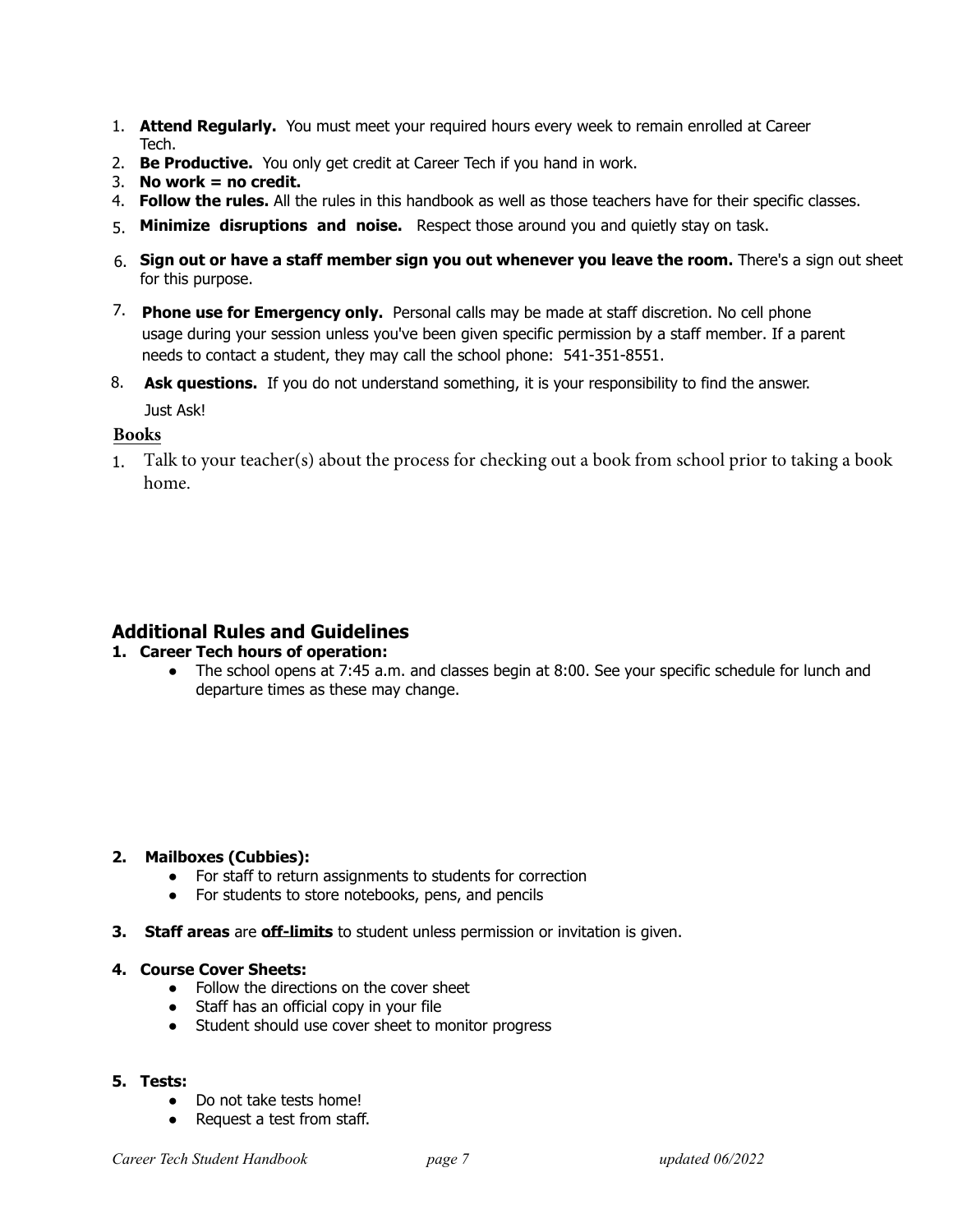- Sit at designated testing area to complete the test.
- Return test to staff when completed.

#### **6. Scores:**

- Students must receive 100% on tests that require mastery.
- Some on-line curriculum will allow you to pass with less than 100%.
- Re-doing tests to reach mastery is common practice at Career Tech.

#### **7. Grades:**

- Only credits of 1/4 or greater are awarded.
- Grades are issued only when work is completed.

#### **8. Dress Code**

- All Lincoln County School District guidelines on dress will be followed.
- No offensive decorations or wording allowed.
	- Nothing advocating the use of alcohol, drugs, or weapons. No illustrations of pornography or violence.
- Clothes must be appropriate for our workplace, clean, and safe.

# **General Information**

#### **Confidentiality**

 Career Tech staff is legally obligated to notify the proper authority. Confidentiality is assured in all other If a student reveals in confidence information that indicates they are endangering themselves or others, cases.

#### **Honesty**

The Career Tech program relies on your desire to learn. Cheating rather than learning is unacceptable. To ensure properly monitored tests, take them only at designated testing areas. Any cheating in or out of class will not be tolerated.

#### **Continued Enrollment**

At the end of each semester, you and your teachers will meet for a Performance Review to evaluate your success at meeting attendance, behavior, and production goals. If you are falling behind in credits, have exceeded the limits for absences/tardies, or have a pattern of unprofessional behavior, you may be placed on a work plan or be transitioned to a more appropriate educational setting.

#### **Food and Drink**

Food and drink is permitted at the discretion of school staff. Failure to keep areas clean of leftover food and garbage may result in suspending food and drink privileges. Some classes may restrict food and drink due to safety reasons.

#### **School Calendar**

A school calendar for Career Tech will be provided, and changes will be announced as they arise.

#### **Bad Weather**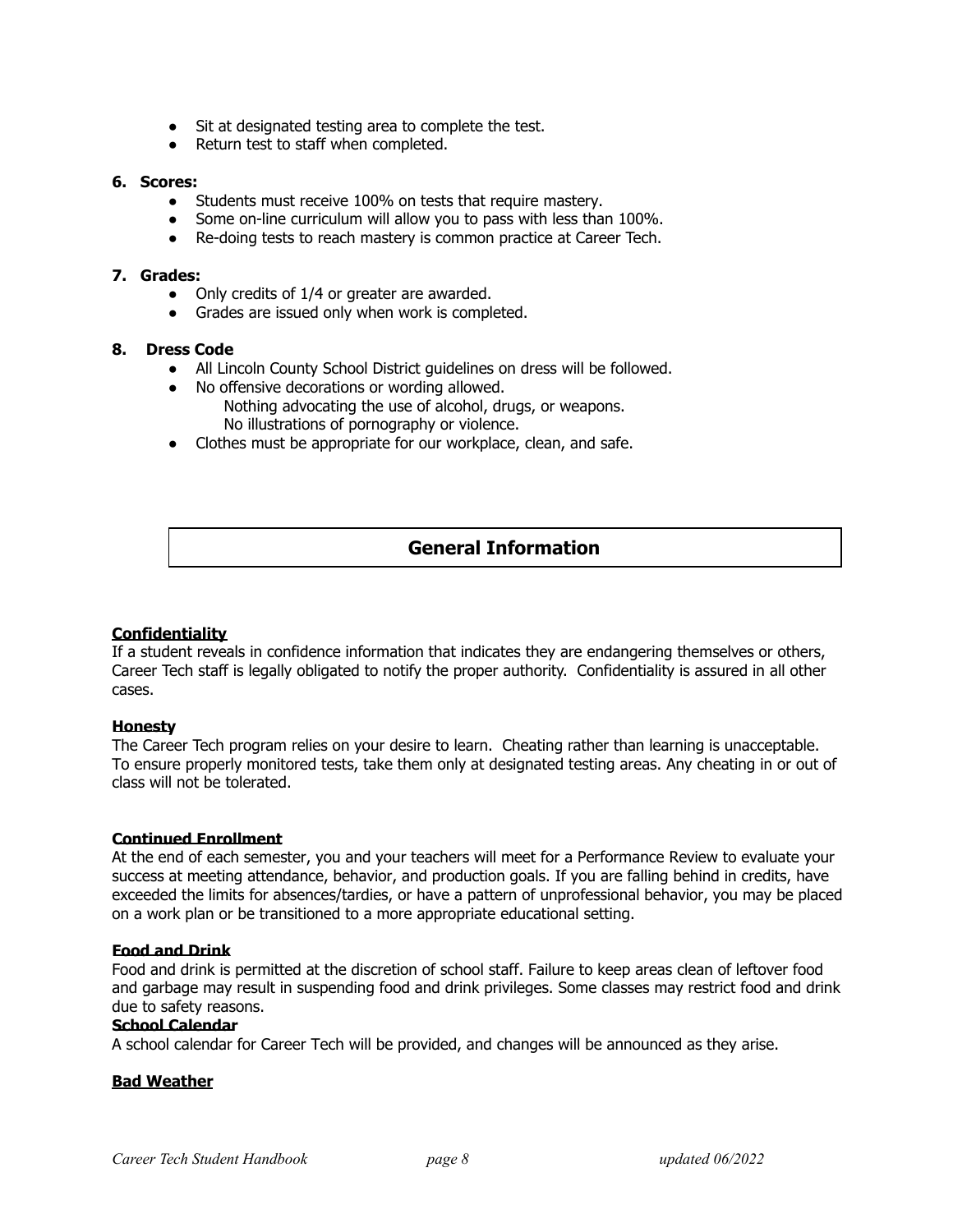School is closed or opening late, Career Tech will follow the same guidelines. If you cannot make it to In case of bad weather, please listen to radio reports for the regular school closure notices. If Taft High school, for this or any other reason, please call the school.

#### **Language**

Language used at Career Tech should resemble that appropriate to a business that deals with the public. Obscenities, threats, insults, rudeness and/or inappropriate tone and volume are unacceptable.

#### **Personal Space**

 throwing objects, etc. are illegal. Violence and the possession or use of weapons will result in immediate dismissal as well as appropriate legal intervention. Invading others' physical space against their wishes is inappropriate. Hitting or threatening gestures,

 appropriate in our workplace. All federal guidelines regarding sexual harassment will be followed. Affectionate displays such as kissing, hugging, holding hands, and other intimate gestures are also not

#### **Drugs, Alcohol and Tobacco**

If tobacco, drugs or alcohol have been an issue for you, we need to discuss their influence on your life as a part of this program. However, the same policy regarding the use and/or possession of tobacco, drugs or alcohol applies here as at any school the Lincoln County School District and at any employer. You may not use, possess, distribute or be under the influence of illegal drugs, alcohol or narcotics on or near school grounds during school hours or at school sponsored activities. You may not smoke or use any tobacco product on campus. Please do not use tobacco products anywhere on or within 1000 feet of the grounds of Lincoln Square or its parking areas.

If you are suspected of being under the influence of drugs or alcohol, your parent/guardian will be notified and you will be asked to leave school. You may also be searched. The police will be called, if it is apparent you are in possession of a controlled substance or a weapon. You will be subject to suspension or expulsion according to Lincoln County School District regulations. If the behavior continues, you will be dismissed from Career Tech.

#### **Dress**

 images of violence, sex, drug or alcohol use and must be of appropriate fashion such that it does not present a hazard to you or others. Specific dress code questions can be directed to staff. **In keeping with a simulated workplace environment**, your body must be appropriately covered, as should your undergarments. Pajamas are unacceptable, as are blankets. Clothing must not contain

#### **Visitors**

All visitors must be approved by staff members in advance. Just as you would not expect to bring a friend or relative to work, don 't expect us to allow visitors at Career Tech. The Driftwood Library is a great place for friends to wait for you.

#### **Weapons**

Career Tech adheres to LCSD's policy regarding weapons in the school. You probably recognize that bringing guns, switchblades or heavy chains would be against the rules, but also remember something as simple as a pocketknife is considered a weapon and is prohibited at Career Tech. And, since Career Tech is located in an official building with city offices and where court is held, violators of the weapons policy may face additional penalties. Career Tech is a place of learning. Weapons are not appropriate.